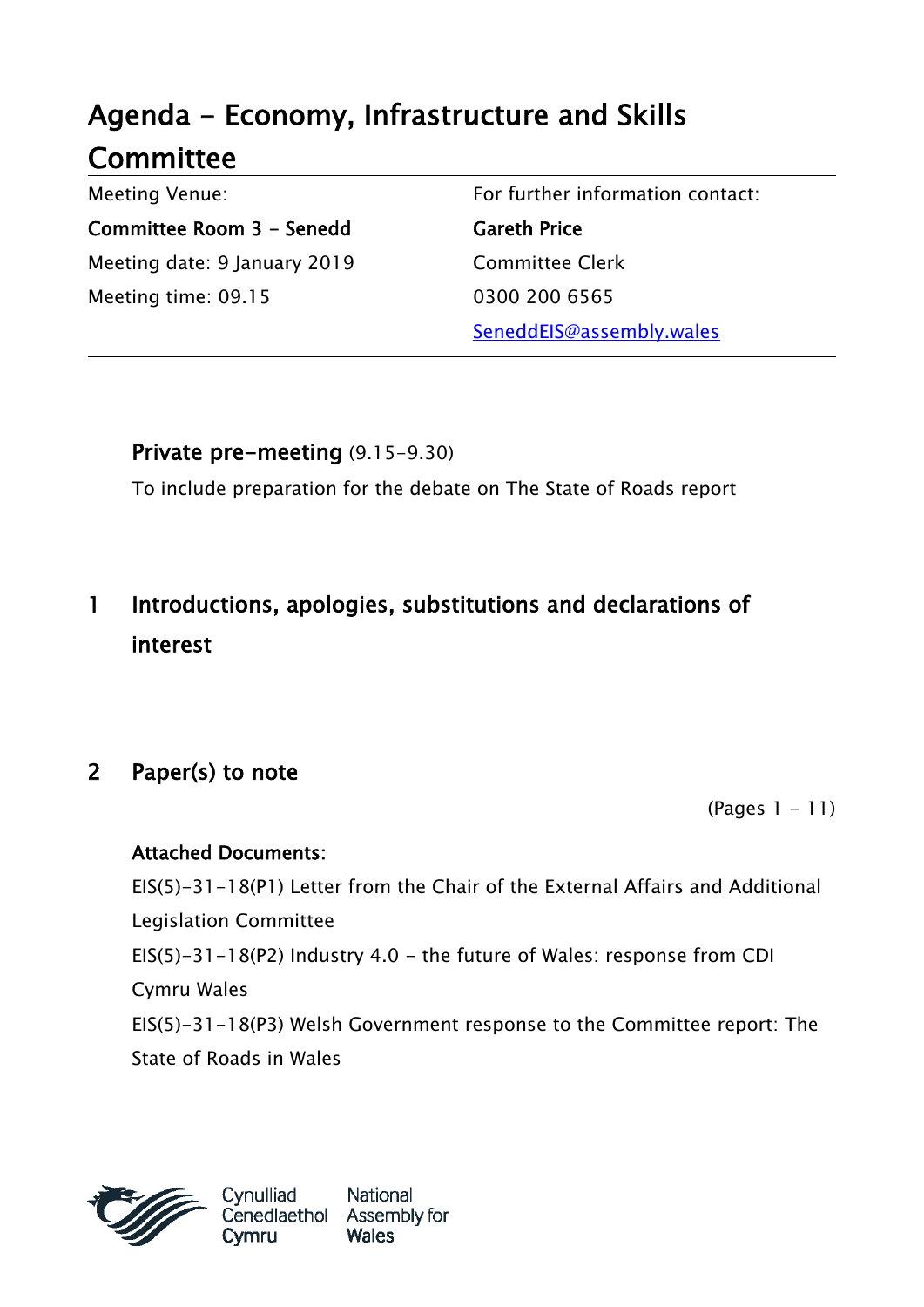## 3 Research and Innovation evidence session with the Minister for Education

(9.30-10.30) (Pages 12 - 43) Kirsty Williams AM, Minister for Education Huw Morris, Director Skills, Higher Education and Lifelong Learning (SHELL), Welsh Government Professor Peter W. Halligan, Chief Scientific Advisor for Wales, Welsh Government Office for Science. Welsh Government

#### Attached Documents:

EIS(5)-31-18(P4) Research Brief

EIS(5)-31-18(P5) Evidence paper from the Minister for Education

Break (10.30-10.45)

### 4 Autumn rail disruption inquiry: Network Rail

(10.45-11.15) (Pages 44 - 62) Bill Kelly, Managing Director, Network Rail Wales and Borders Route Alison Thompson, Chief Operating Officer, Network Rail Wales and Borders Route

Tim James, Strategy and Planning Director, Network Rail Wales and Western Route

#### Attached Documents:

EIS(5)-31-18(P6) Research Brief